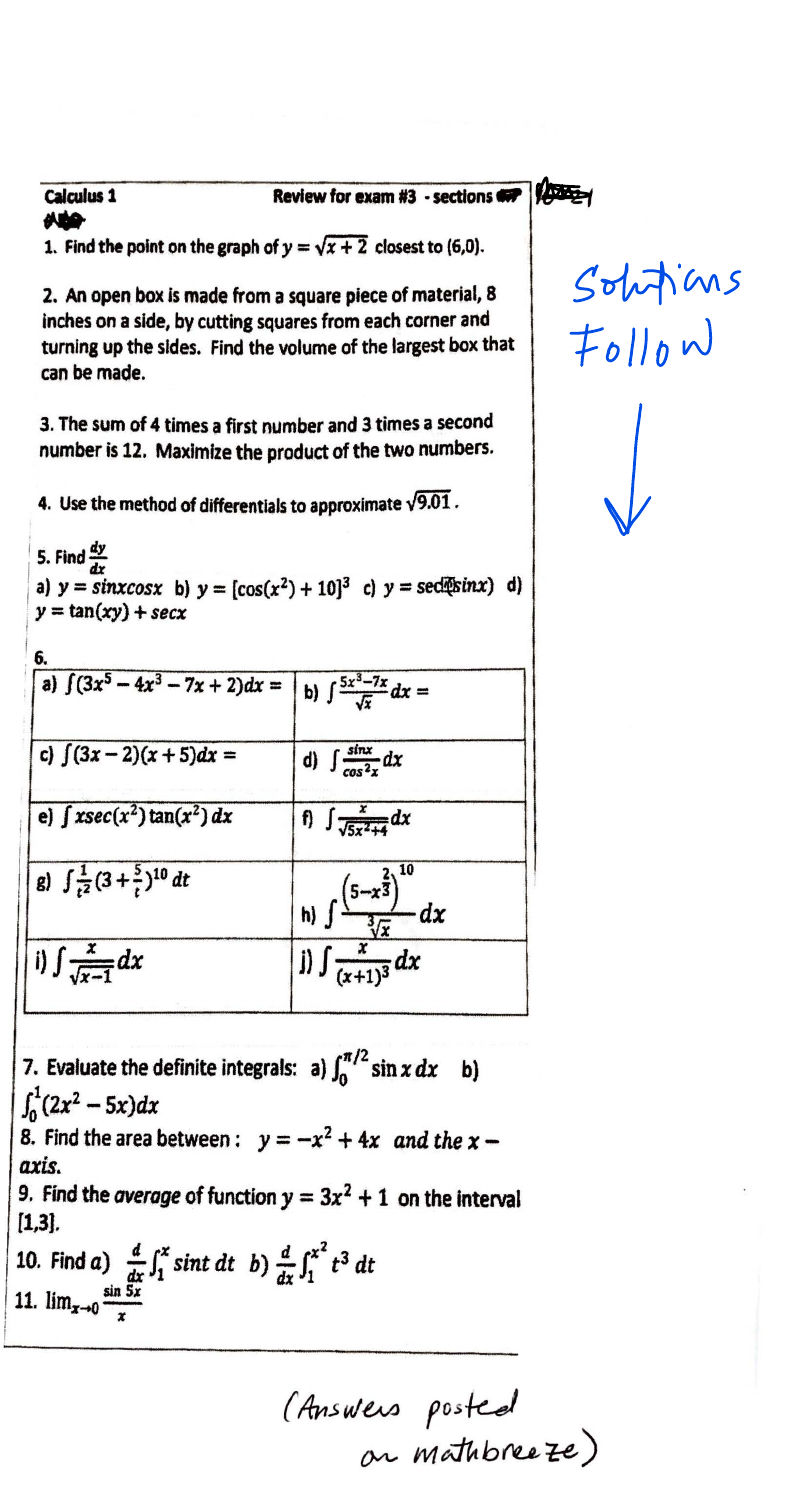**74.15** Revical axams - solutions  
\n(1) Hilmmise 
$$
b = \sqrt{(x-6)^2 + (y-0)^2} = \sqrt{(x-6)^2 + x + 2}
$$
  
\n $b' = \pm (x-6)^2 + x + 2)^{7/2} \cdot (2(x-6) + 1)$   
\n $b(x-6) + 1 = 0 \implies x = \frac{7}{2}, y = \sqrt{\frac{7}{2} + 2}$   
\n $= 4 \times (4-x)(4-x)$   
\n $= 4 \times (4-x)(4-x)$   
\n $= 4 \times (6-2x)(8-2x)$   
\n $= 4 \times (4-x)(4-x)$   
\n $= 4 \times (6-8x + x^2) = 4(6x-8x^2+x^3)$   
\n $\sqrt{1} = 4((6-16x+3x^2) = 4(3x-4)(x-4)$ 

 $\mathcal{L}^{\text{max}}_{\text{max}}$  , where  $\mathcal{L}^{\text{max}}_{\text{max}}$ 

 $\mathcal{L}^{\text{max}}$ 

$$
4x + 3y = 12
$$
  $\Rightarrow 3y = 12 - 4x$ ,  $y = 4 - \frac{4}{3}x$   
\n $9 \times 4y = x (4 - \frac{3}{2}x) = 4x - \frac{4}{3}x^2$   
\n $\frac{dP}{dx} = 4 - \frac{8}{3}x = 0$   $\frac{4}{3} = \frac{8}{3}x$   
\n $\left(\frac{3}{2}\right) = \frac{3}{8}x + \frac{4}{3} = 2$   
\n $\frac{4}{3} = \frac{4}{3}x^2 = 2$ 

$$
\begin{array}{lll}\n\textcircled{1} & f(x) = \sqrt{x} & x_0 = 9 & dx = .01 \\
& f(x_0 + dx) \stackrel{\sim}{=} f(x_0) + f'(x_0) \, dx = \sqrt{9} + \frac{1}{2\sqrt{9}} \\
& = 3 + \frac{1}{6} \quad (01) = 3,0016667\n\end{array}
$$

$$
\begin{array}{lll}\n\textcircled{3} & \text{cos}^2 x - \text{sin}^2 x \\
\text{b)} & 3 \left[ \text{cos}(x^2) + 10 \right]^2 \left( -\text{sin}(x^2) \cdot 2x \right) \\
\text{c)} & \text{sec}(\text{sin}x) \tan(\text{sin}x) \cdot \text{cos}x\n\end{array}
$$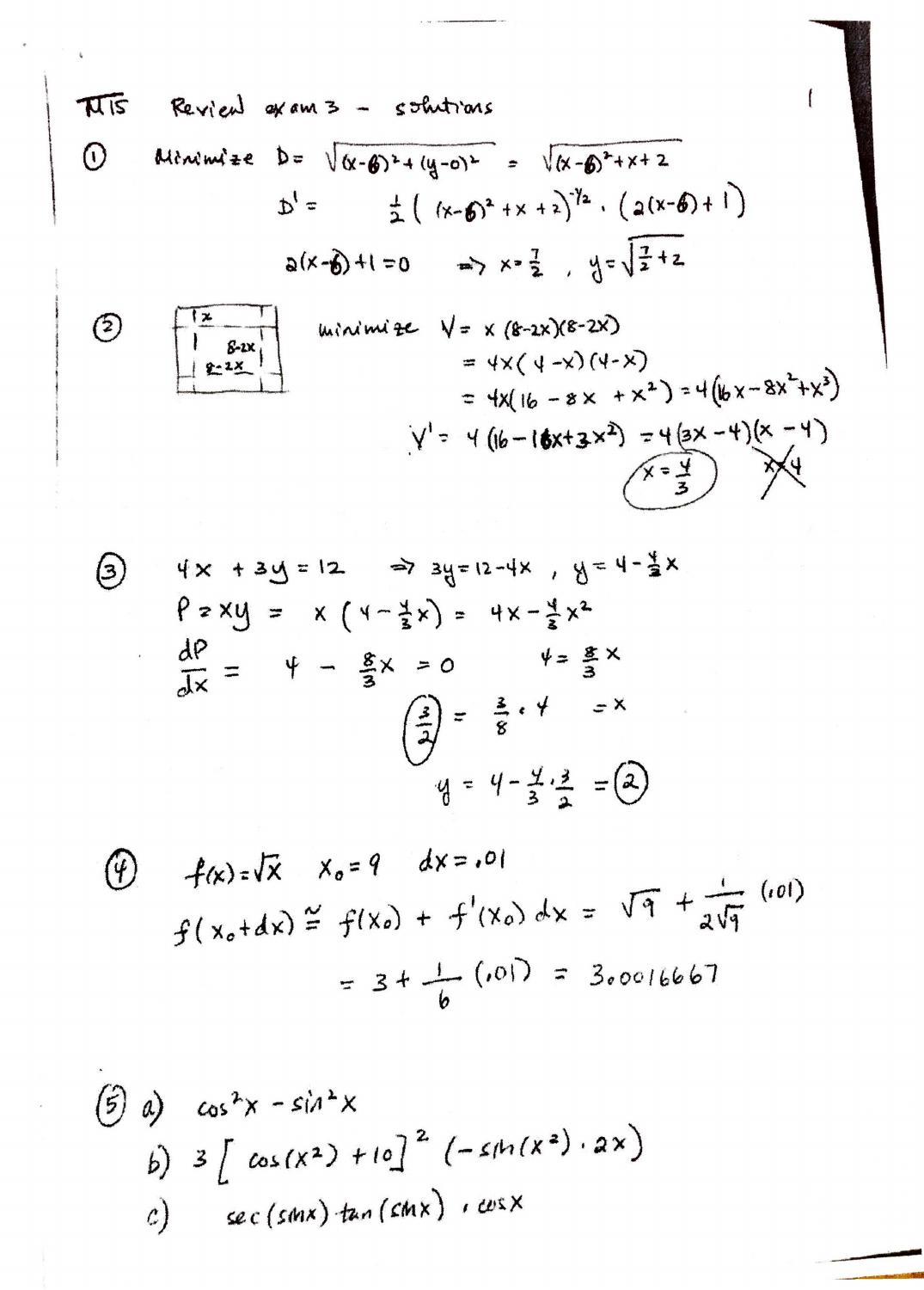$$
\int d) \quad g' = \sec^{2}(xy) \cdot [xy' + y] + \sec^{2}(\tan x)
$$
\n
$$
g' = \sec^{2}(xg) \cdot xg' = \sec^{2}(xg) \cdot g + \sec^{2}(\tan x)
$$
\n
$$
g' = \frac{\sec^{2}(xg) \cdot g + \sec^{2}(\tan x)}{(1 - \sec^{2}(xg) \cdot x)}
$$

 $\label{eq:stability} \mathcal{F} = \mathcal{F}_{\mathcal{F}} \left( \frac{\partial}{\partial t} \right) + \mathcal{F}_{\mathcal{F}} \left( \mathcal{F}_{\mathcal{F}} \right) = \mathcal{F}_{\mathcal{F}} \, ,$ 

 $\label{eq:1} \frac{1}{2} \left( \frac{1}{2} \right) \left( \frac{1}{2} \right) \left( \frac{1}{2} \right) \left( \frac{1}{2} \right) \left( \frac{1}{2} \right) \left( \frac{1}{2} \right) \left( \frac{1}{2} \right) \left( \frac{1}{2} \right) \left( \frac{1}{2} \right) \left( \frac{1}{2} \right) \left( \frac{1}{2} \right) \left( \frac{1}{2} \right) \left( \frac{1}{2} \right) \left( \frac{1}{2} \right) \left( \frac{1}{2} \right) \left( \frac{1}{2} \$ 

 $\label{eq:2.1} \begin{aligned} \mathcal{L}_{\mathcal{A}}(\mathcal{A})&=\mathcal{L}_{\mathcal{A}}(\mathcal{A})\otimes\mathcal{L}_{\mathcal{A}}(\mathcal{A})\otimes\mathcal{L}_{\mathcal{A}}(\mathcal{A})\otimes\mathcal{L}_{\mathcal{A}}(\mathcal{A})\otimes\mathcal{L}_{\mathcal{A}}(\mathcal{A})\otimes\mathcal{L}_{\mathcal{A}}(\mathcal{A})\otimes\mathcal{L}_{\mathcal{A}}(\mathcal{A})\otimes\mathcal{L}_{\mathcal{A}}(\mathcal{A})\otimes\mathcal{L}_{\mathcal{A}}(\mathcal{A})\$ 

$$
\begin{array}{lll}\n\text{(8)} & 0) & 3 \frac{1}{6} - 4 \frac{1}{6} - 7 \frac{1}{6} - 7 \frac{1}{6} + 2 \times + 2 \times + 12 \\
\text{b)} & \int 5 x^{5/2} - 7 x^{1/2} \, dx = 5 x^{7/2} \cdot \frac{x}{7} - 7 x^{7/2} \cdot \frac{x}{3} + 12 \\
\text{c)} & \int (3x^2 + 13x - 16) \, dx = 3 \cdot \frac{x^3}{3} + 13 \cdot \frac{x^4}{2} - 10x + 12 \\
\text{d)} & \frac{(\cos x)^{-1}}{1!} + C \\
\text{e)} & \frac{1}{x!} \sec(x^2) + C \\
\text{f)} & \frac{1}{x!} (5 x^2 + 4)^{1/2} \cdot \frac{1}{10!} + C \\
\text{g)} & \frac{(3 + \frac{5}{6})}{1!} \cdot \left(-\frac{1}{5}\right) + C \\
\text{h)} & \frac{(5 - x^{7/3})}{1!} \cdot \left(-\frac{1}{5}\right) + C\n\end{array}
$$

$$
\frac{(5-x^{\frac{1}{3}})^{n}}{n} \left(-\frac{3}{2}\right) + C
$$

$$
\int_{0}^{2} \frac{z}{3} (x-1)^{5/2} + a (x-1)^{1/2} + C
$$
  

$$
\int_{0}^{1} \frac{(x+1)^{-1}}{-1} + \frac{(x+1)^{-2}}{-2} + C
$$